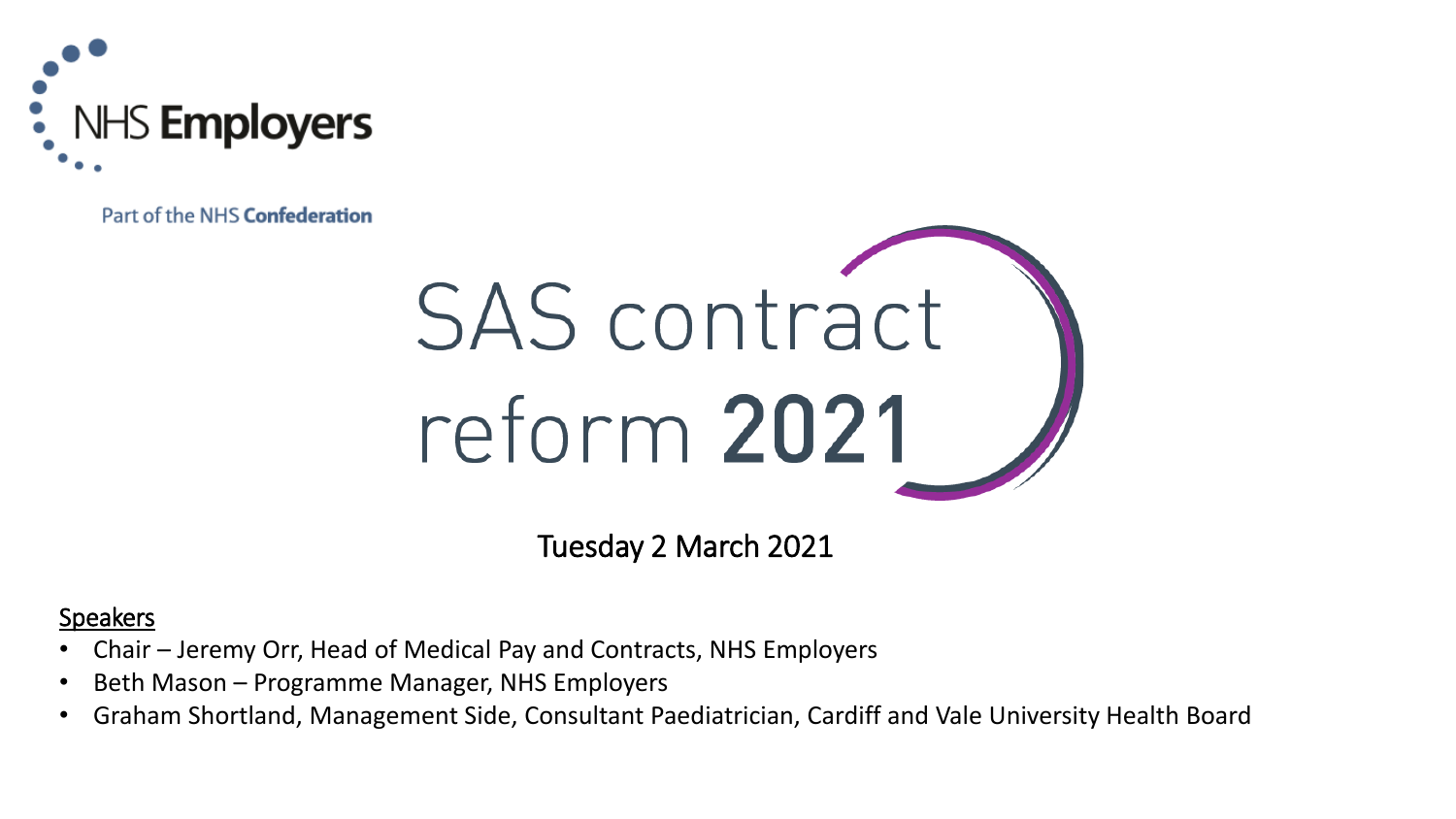

## Webinar overview

- Use of Specialist grade contract
- Defining the Specialist grade
- Benefits of Specialist grade
- Pay and pay progression
- Entry criteria and appointment into the grade
- Q&A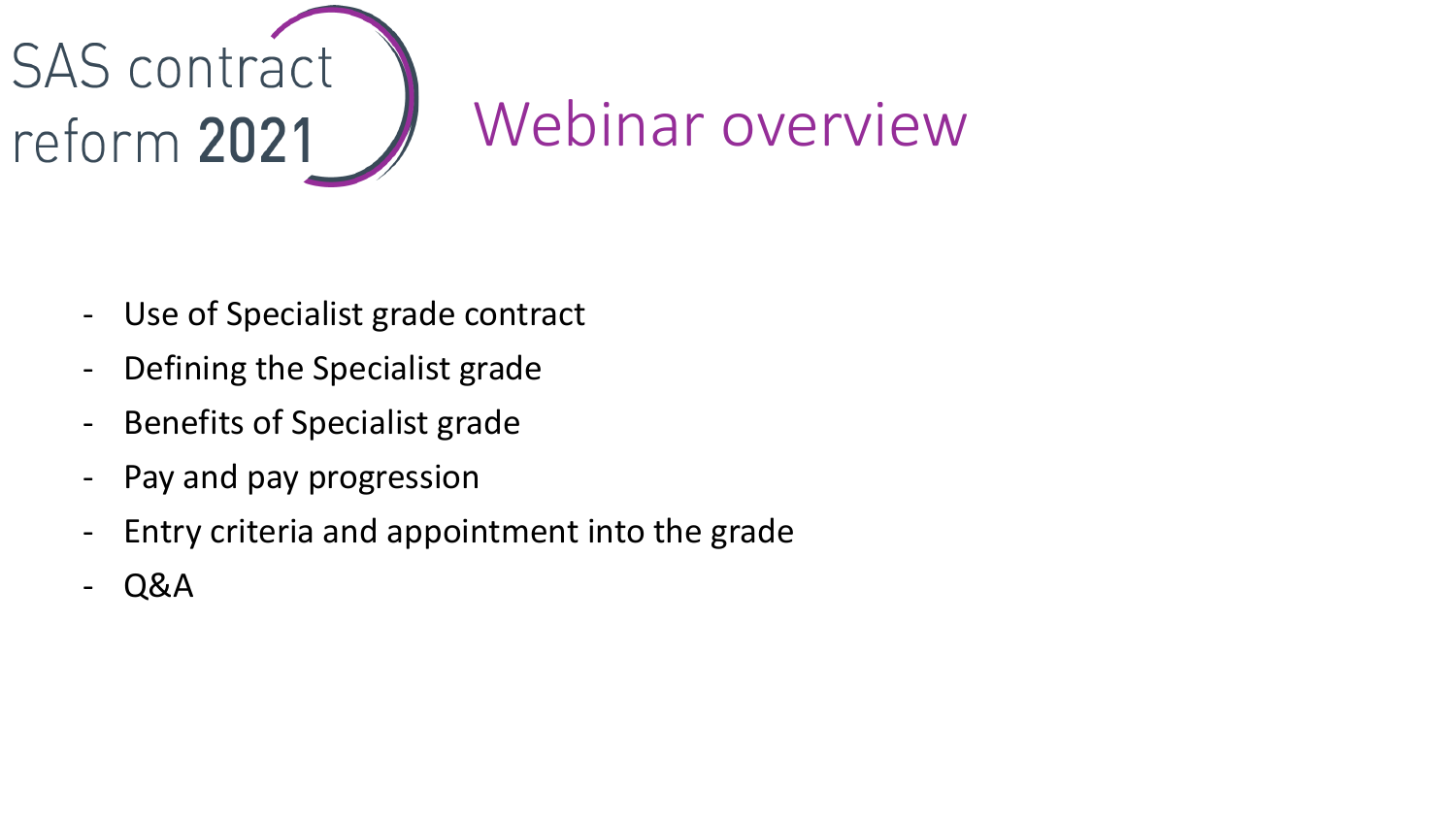

- Available for use from 1 April 2021.
- Only doctors on national terms and conditions in Associate Specialist grade will be given the opportunity to move to this new contract.
- Creation of these roles will be driven by local employer need and will be advertised through local recruitment processes. It is **NOT** a regrading process for existing Specialty Doctors.
- Doctors must evidence that they meet the new entry criteria in order to be appointed into the grade.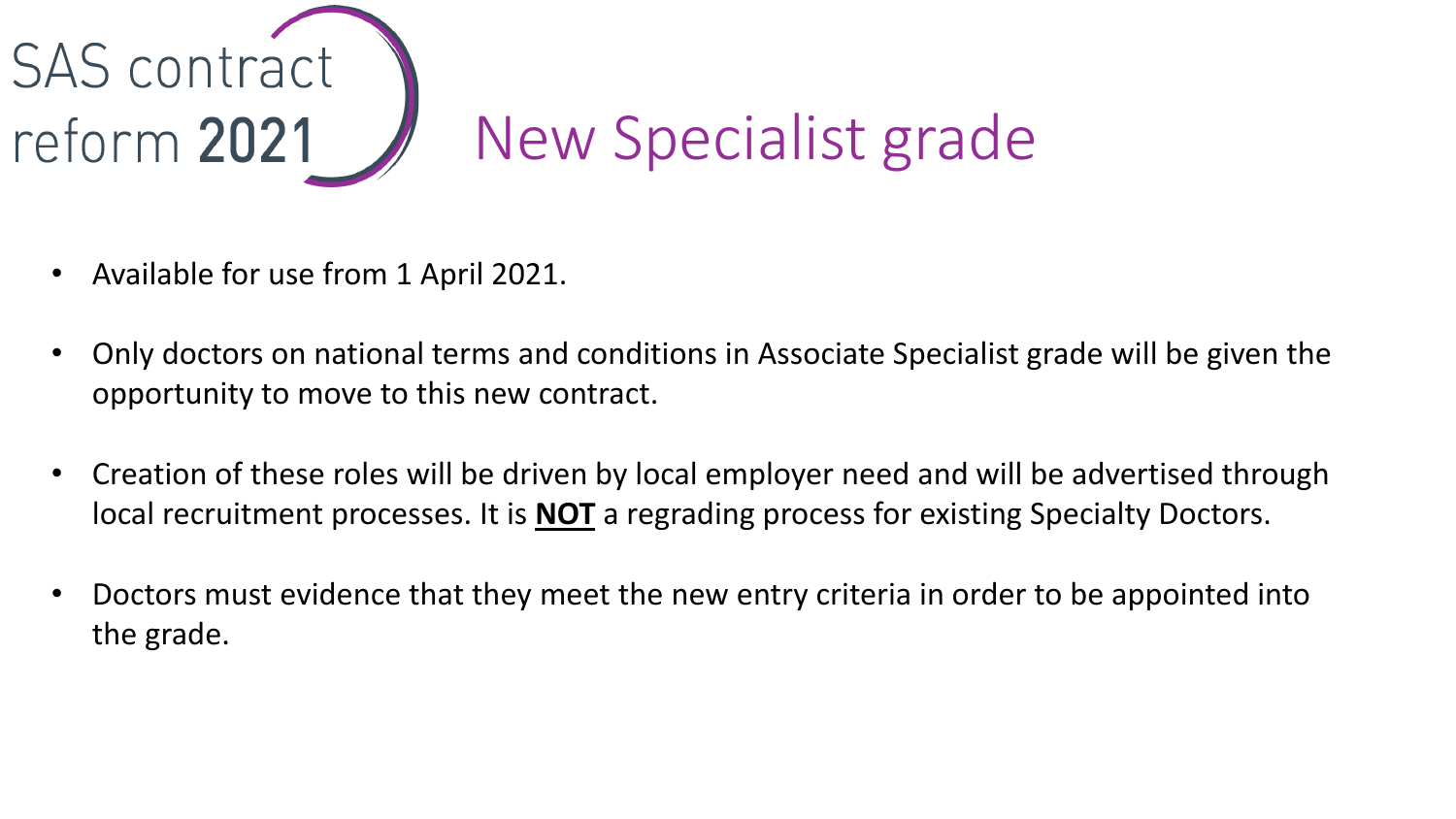

A Specialist will:

- Work autonomously to a level of defined competencies set out by mutual agreement within local clinical governance frameworks.
- Primarily focus on providing direct clinical care and meeting service delivery and improvement requirements. However, the role will be supported by the availability of suitable development opportunities (such as management, additional responsibilities, academia and research) for both service need and for the individual doctors.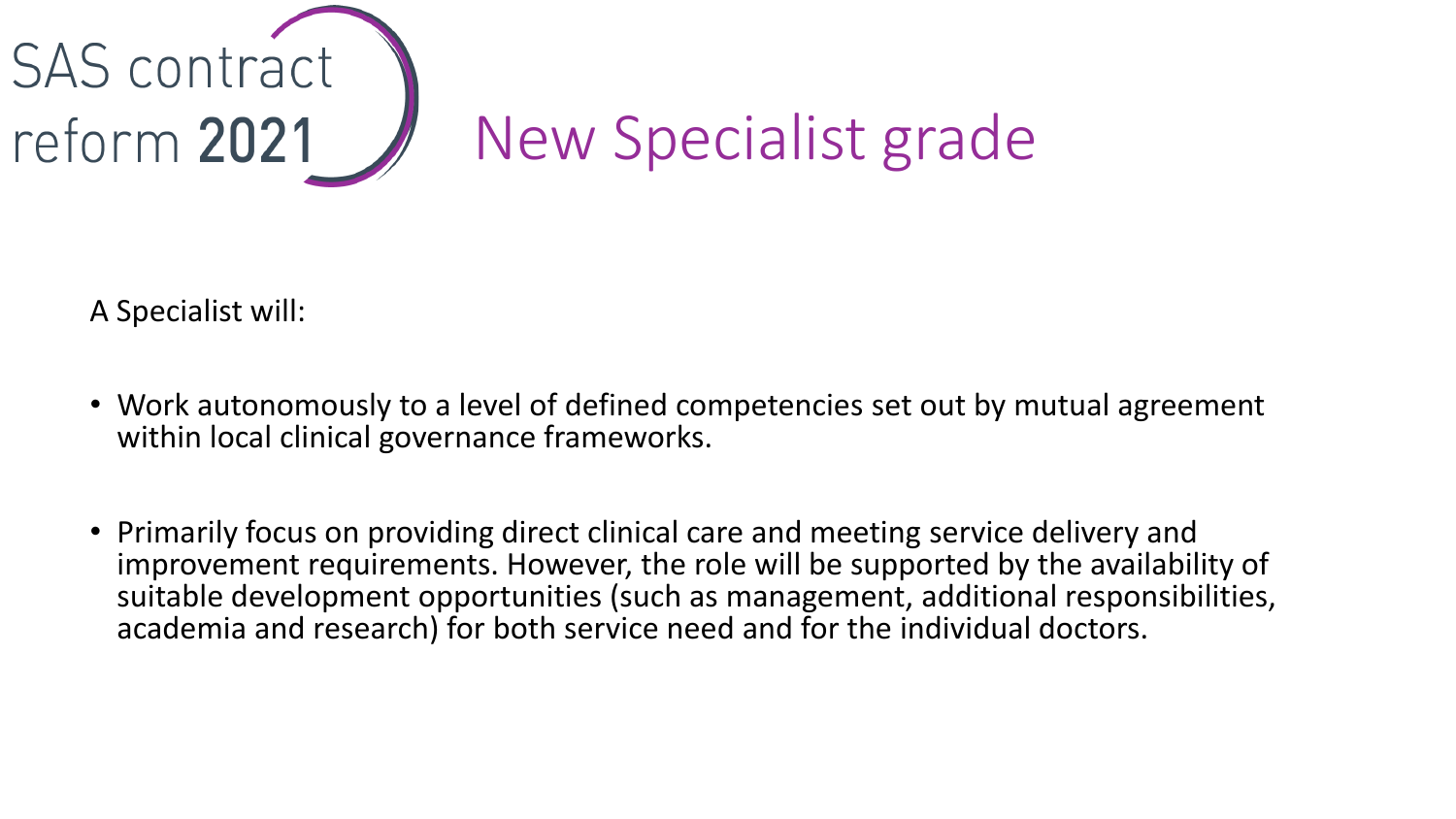

The Specialist grade sits between the Specialty Doctor and Consultant grades within the medical workforce.

- Doctors in the Specialist grade will be responsible for the patients under their care.
- A Specialist is an expert in a narrower field and will have autonomy to work in their defined area of practice (as agreed locally).
- Consultants are expected to carry out wider roles (e.g. managerial and leadership roles that incorporate teaching, training, audit etc). Specialists are not expected to, however will be encouraged and given then opportunity to do so where appropriate.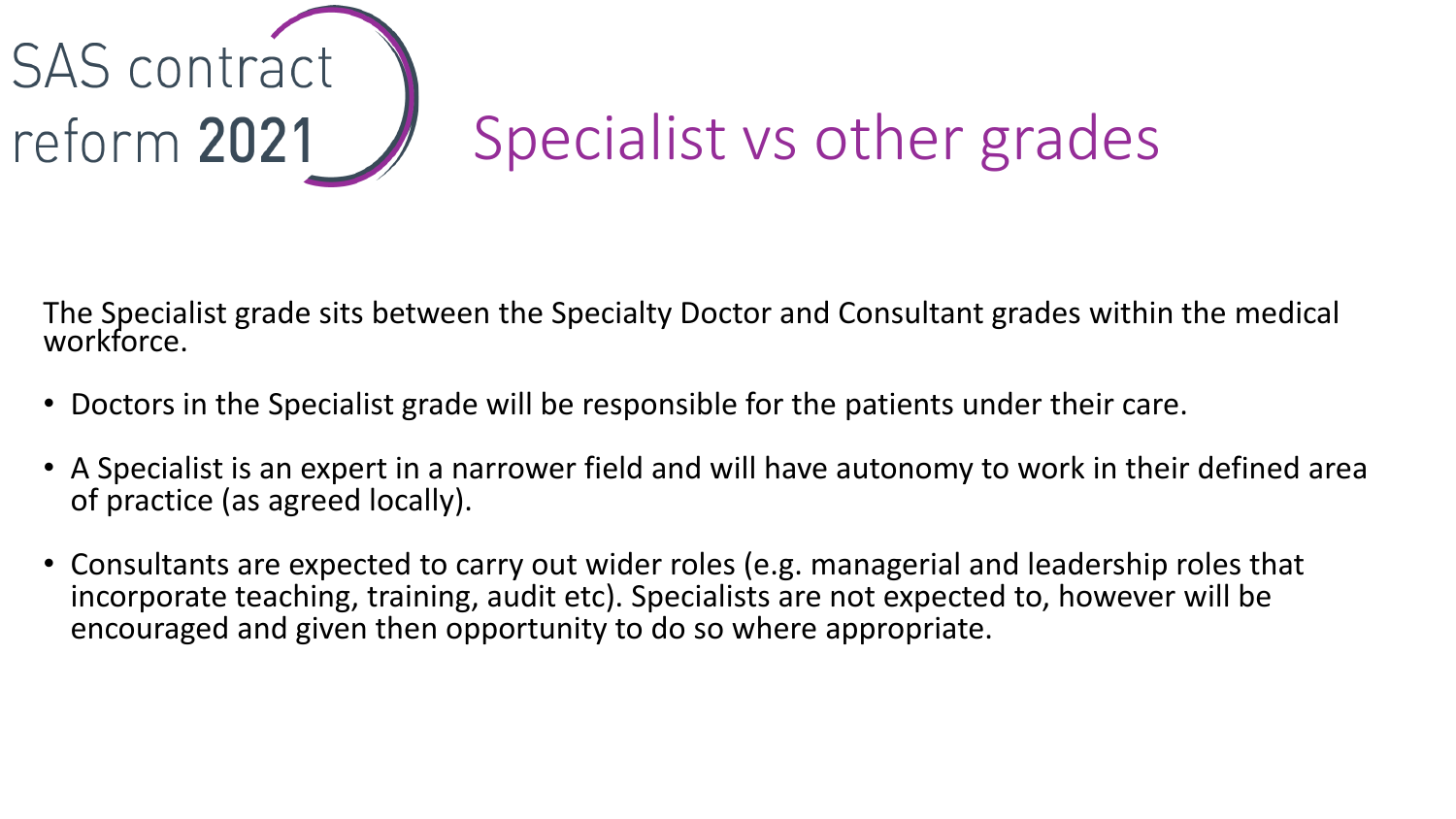

- Increased numbers of expert decision makers and potentially free up capacity for consultants to deliver a wider range of duties (or focus on a specific part of their work).
- Bring greater diversity, productivity and skill mix to the multidisciplinary team.
- Support recruitment and retention of SAS doctors.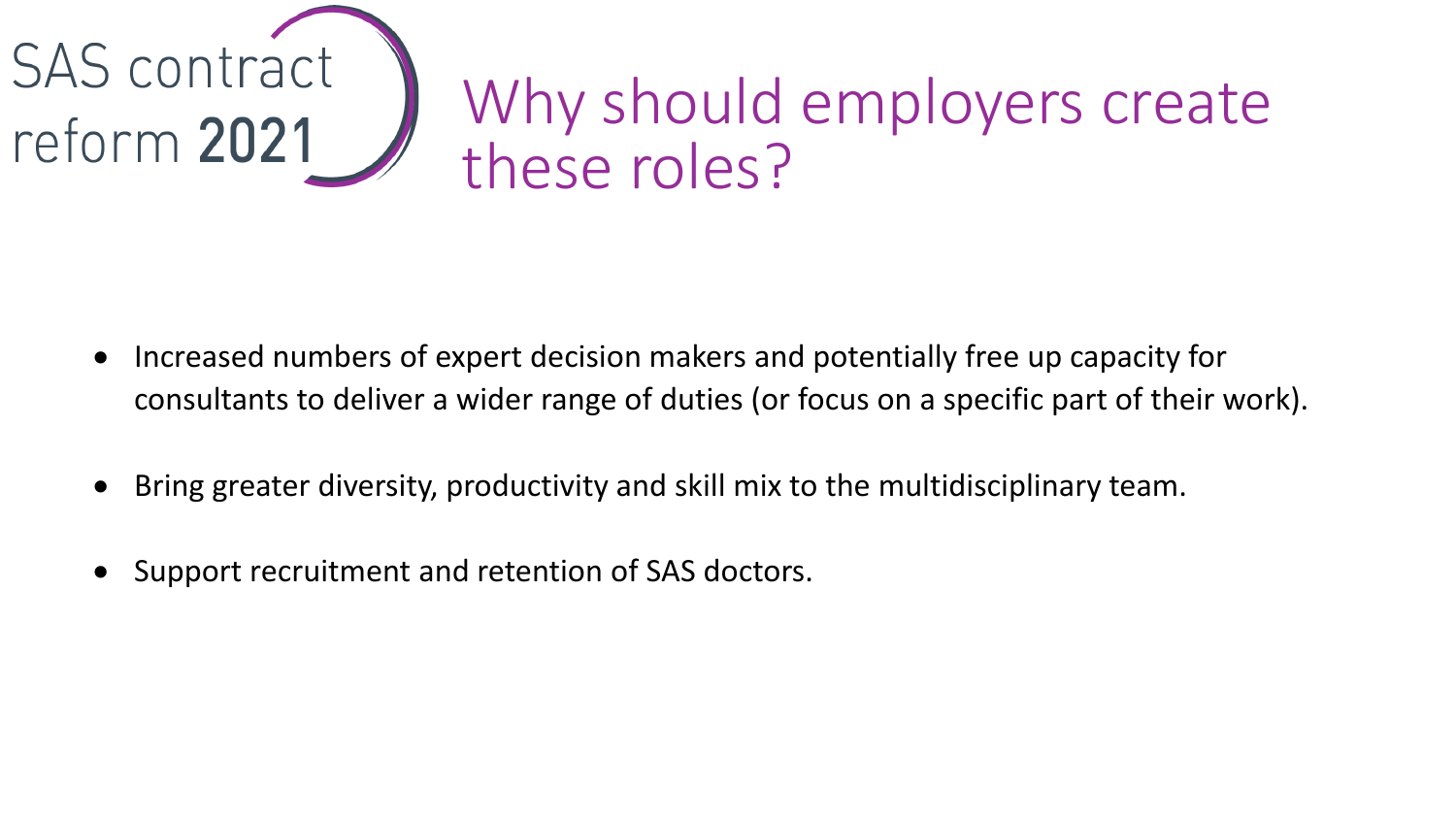

| <b>Pay</b><br><b>Point</b> | <b>Years of</b><br>experience | 21/22   | 22/23   | 23/24   |
|----------------------------|-------------------------------|---------|---------|---------|
| $\mathbf{1}$               | $\overline{0}$                | £79,894 | £80,693 | £81,500 |
|                            | $\mathbf{1}$                  | £79,894 | £80,693 | £81,500 |
|                            | $\overline{2}$                | £79,894 | £80,693 | £81,500 |
| $\overline{2}$             | 3                             | £85,286 | £86,139 | £87,000 |
|                            | $\overline{4}$                | £85,286 | £86,139 | £87,000 |
|                            | 5                             | £85,286 | £86,139 | £87,000 |
| $3 - Top$                  | 6                             | £90,677 | £91,584 | £92,500 |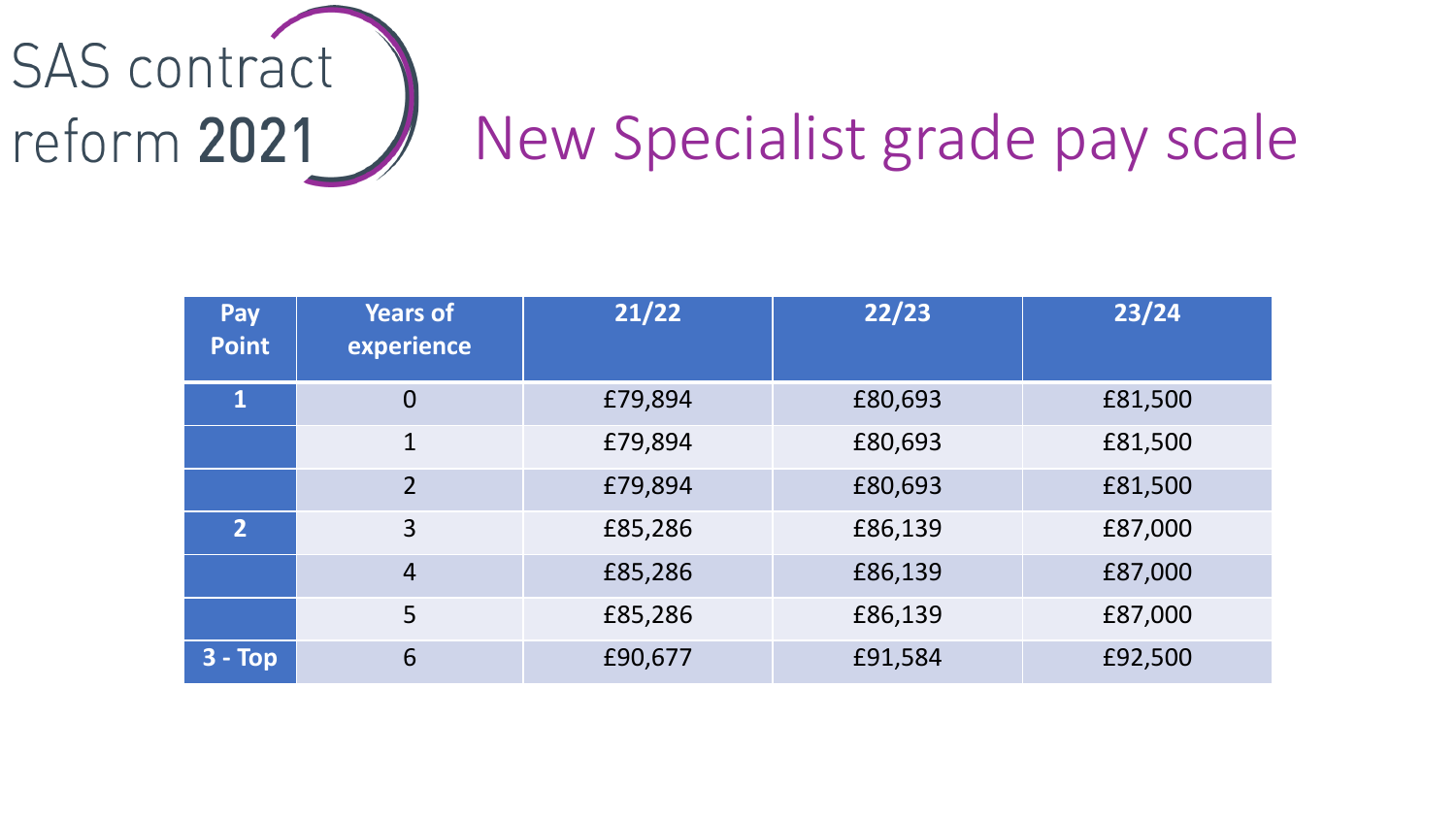

## New Specialist grade pay and pay progression

- The new pay structure is made up of 3 pay points.
- It will enable Specialists to access the top of the pay scale more quickly than the existing grades.
- A new pay progression system that will link progression to the development of skills, competencies and experience through the processes of job planning, appraisal and mandatory training. Pay progression will no longer be automatic and will only be achieved where the required standards have been met.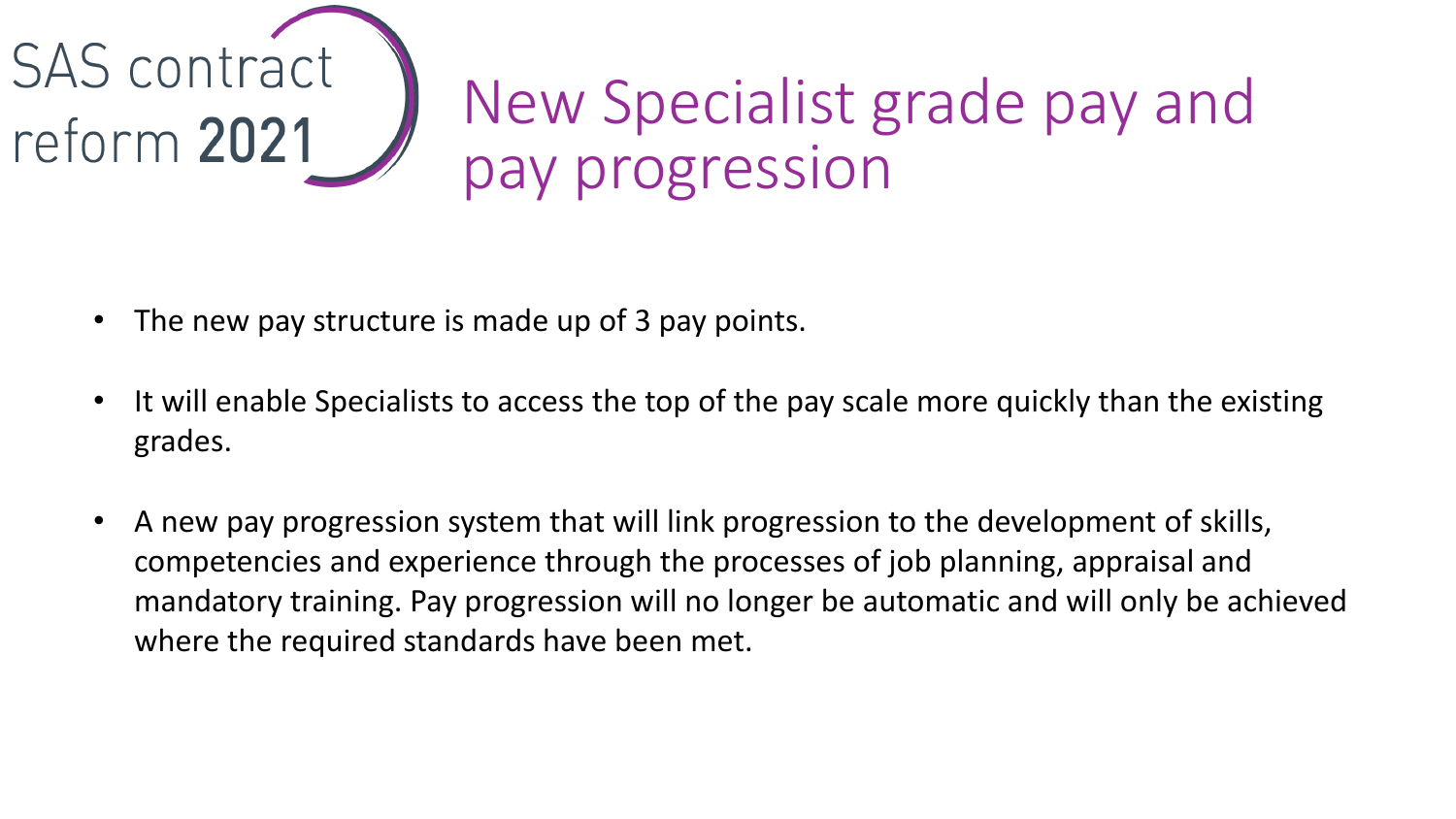

The entry criteria for a doctor/dentist requires:

- full registration and a licence to practice with the General Medical/Dental Council.
- completed a minimum of 12 years medical/dental work (either continuous period or in aggregate) since obtaining a primary medical/dental qualification, of which a minimum of six years should have been in a relevant specialty in the specialty doctor and/or closed SAS grades. Equivalent years' experience in a relevant specialty from other medical/dental grades including from overseas will also be accepted.
- To meet the criteria set out in the specialist generic capabilities framework.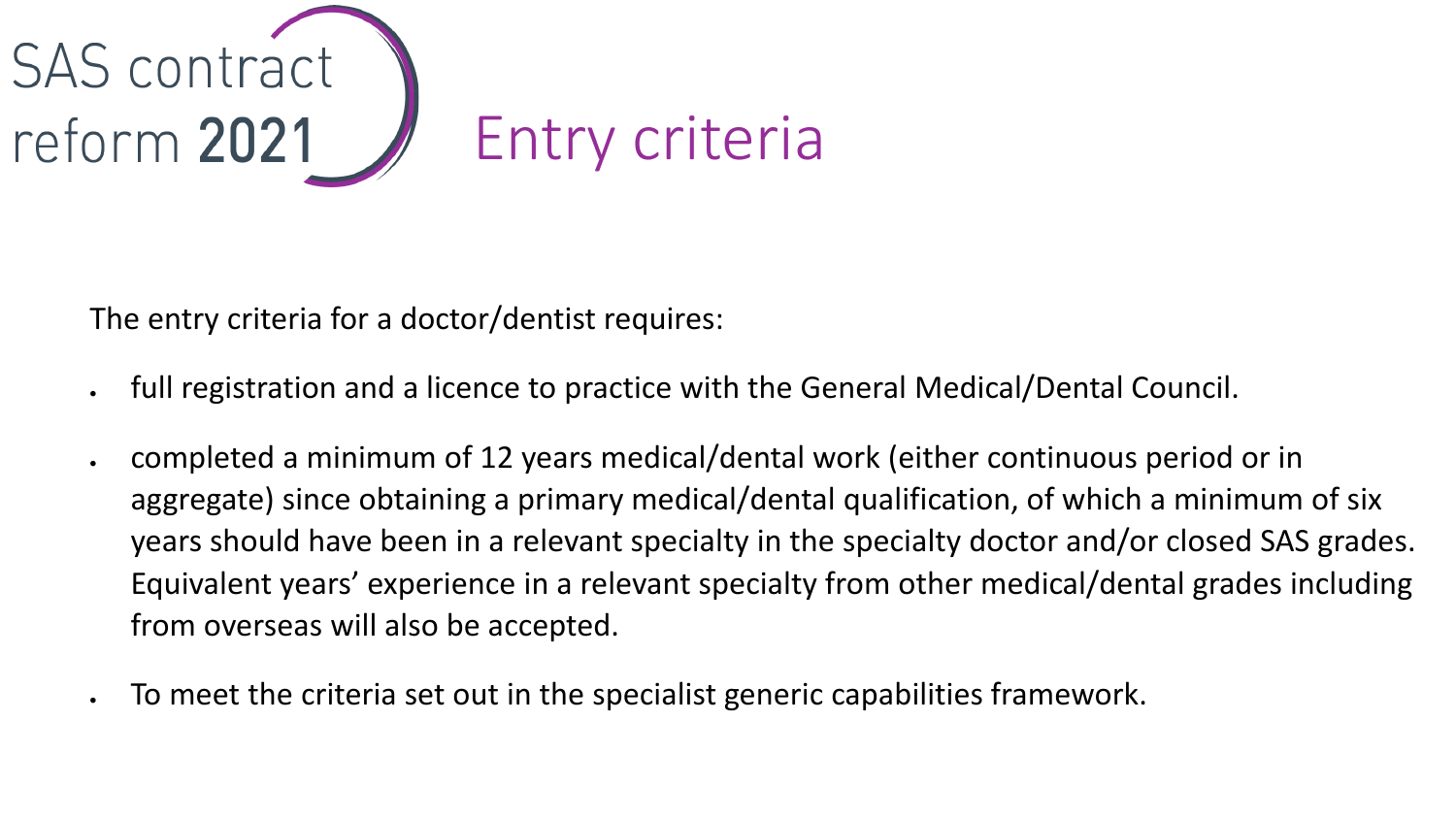

# Generic capabilities framework

- Outlines the capabilities that a doctor will need to evidence in order to enter the grade.
- Supports employers to create individual person specifications, which will be tailored to the specific requirements of the role.
- As the overarching framework is generic in content, any specialty-specific, practical or surgical skills that are required will need to be defined in the person specification.

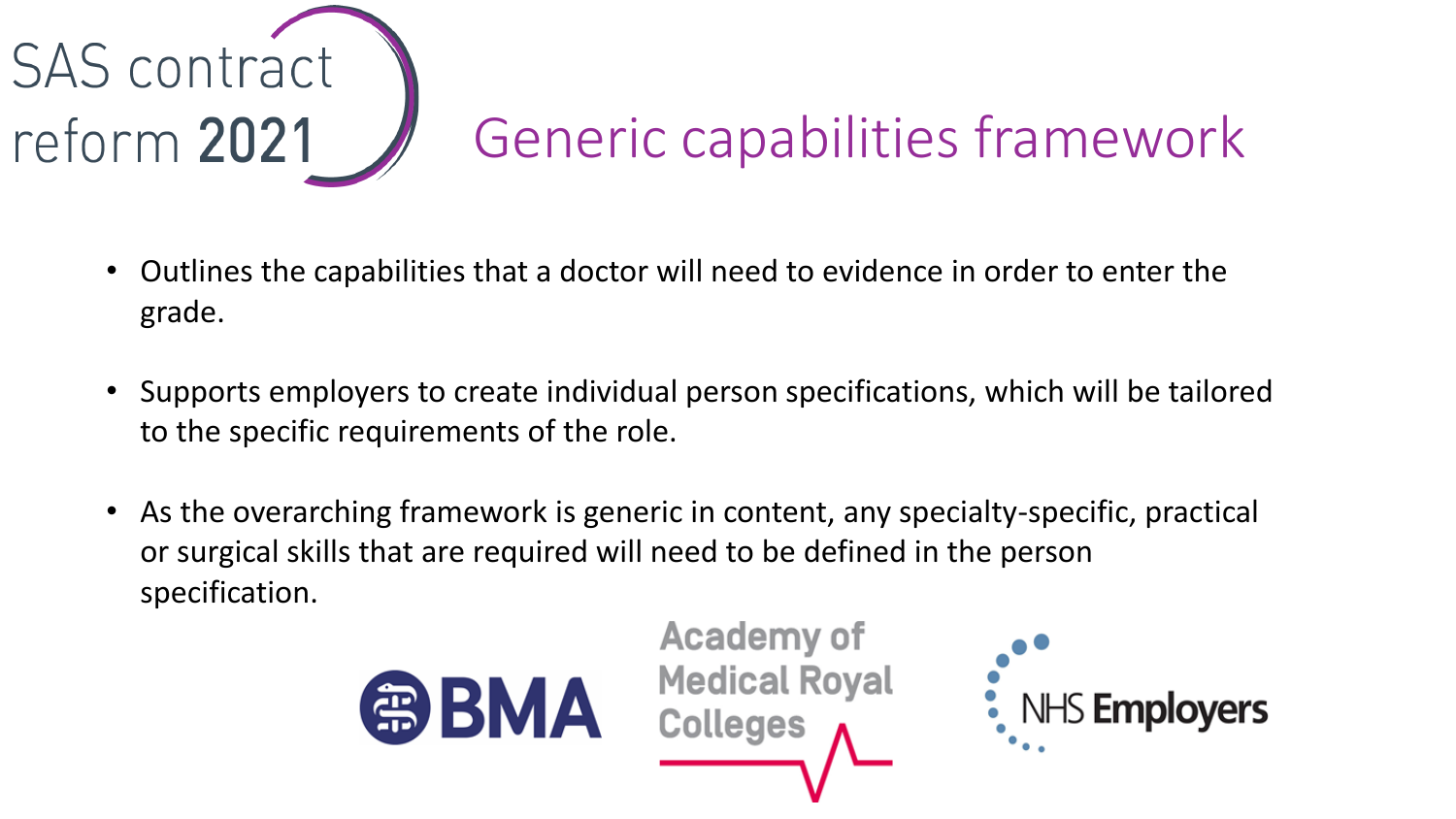

The generic capabilities framework has been developed to reflect the Generic Professional capabilities framework that doctors already use and is split into the following themes:

- Professional Values and Behaviours, Skills and Knowledge
- o Leadership and Teamworking
- o Patient Safety and Quality Improvement
- o Safeguarding Vulnerable Groups
- o Education and Training
- Research and Scholarship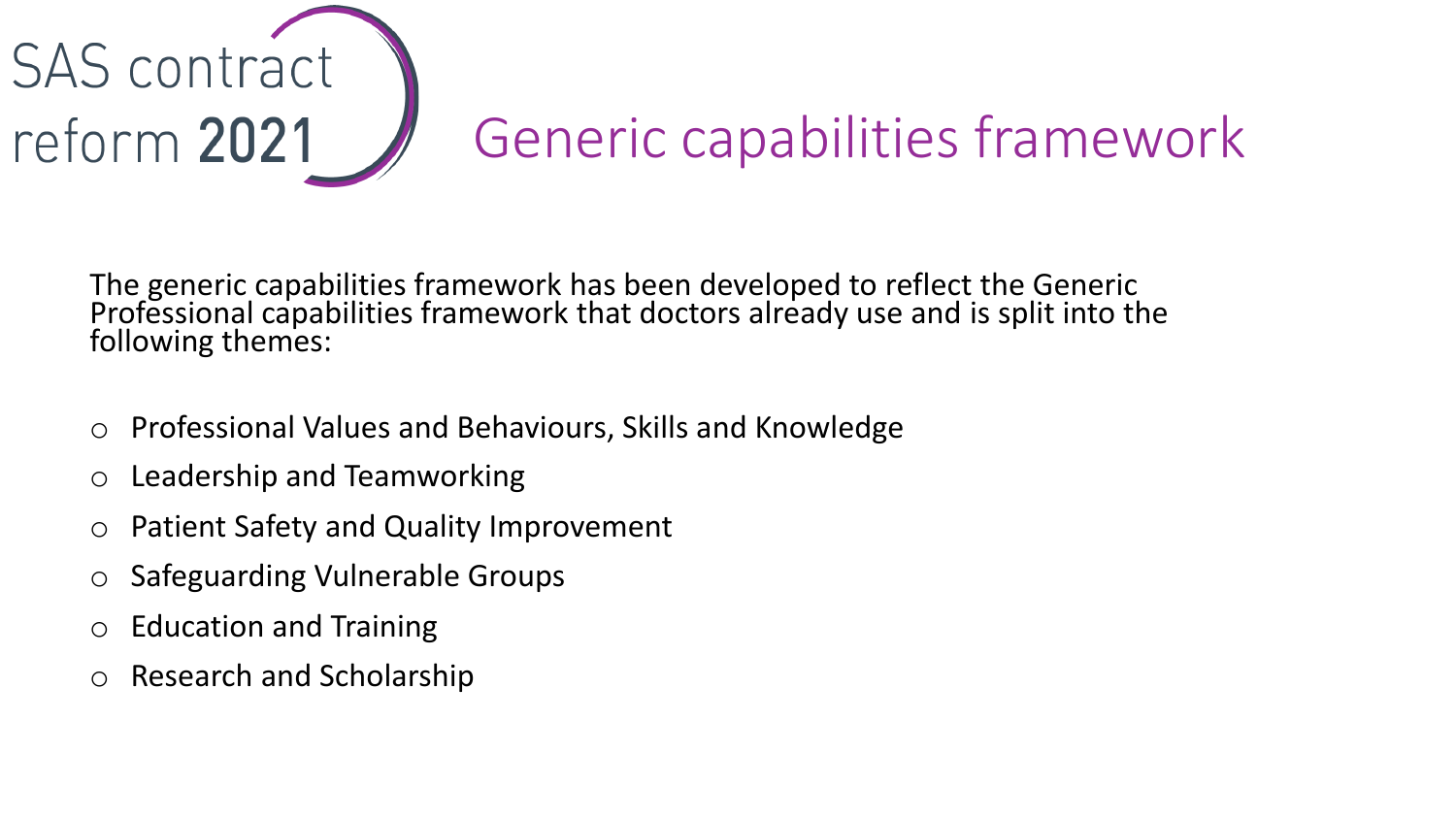

The generic capabilities framework has been developed to reflect the Generic Professional capabilities framework that doctors already use and is split into the following themes:

- Professional Values and Behaviours, Skills and Knowledge
	- Practises with the professional values and behaviours expected of all doctors as set out in GMC Good Medical Practice and the Generic Professional Capabilities Framework (or equivalent for dentists).
	- Clinically evaluates and manages a patient, formulating a prioritised differential diagnosis, initiating an appropriate management plan, and reviewing and adjusting this depending on the outcomes of treatment.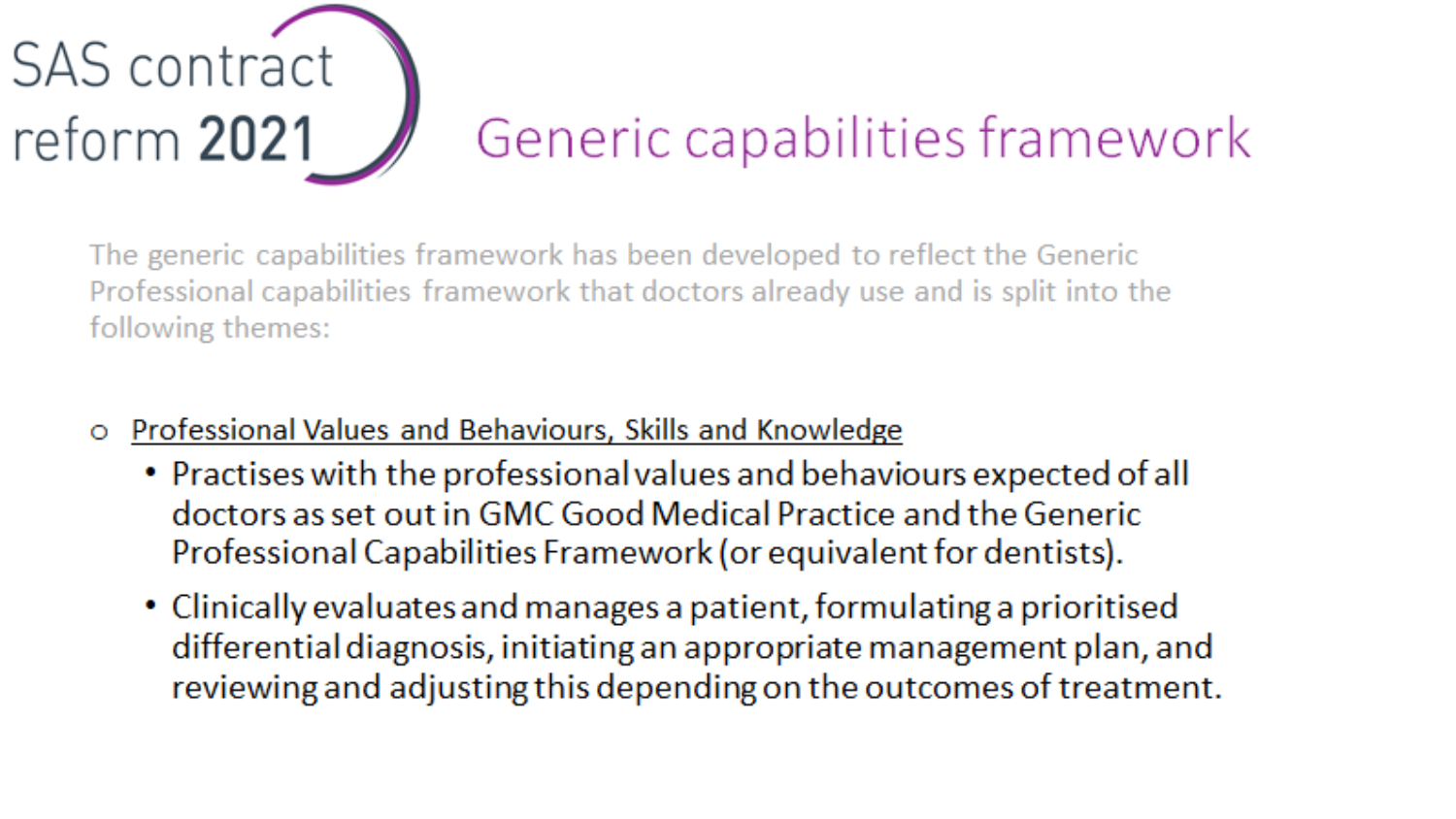

The generic capabilities framework has been developed to reflect the Generic Professional capabilities framework that doctors already use and is split into the following themes:

#### Leadership and Teamworking  $\bullet$

- Demonstrates understanding of a range of leadership principles, ۰ approaches and techniques so can adapt leadership behaviours to improve engagement and outcomes - appreciates own leadership style and its impact on others.
- Develops effective relationships across teams and contributes to work and  $\bullet$ success of these teams - promotes and participates in both multidisciplinary and interprofessional team working.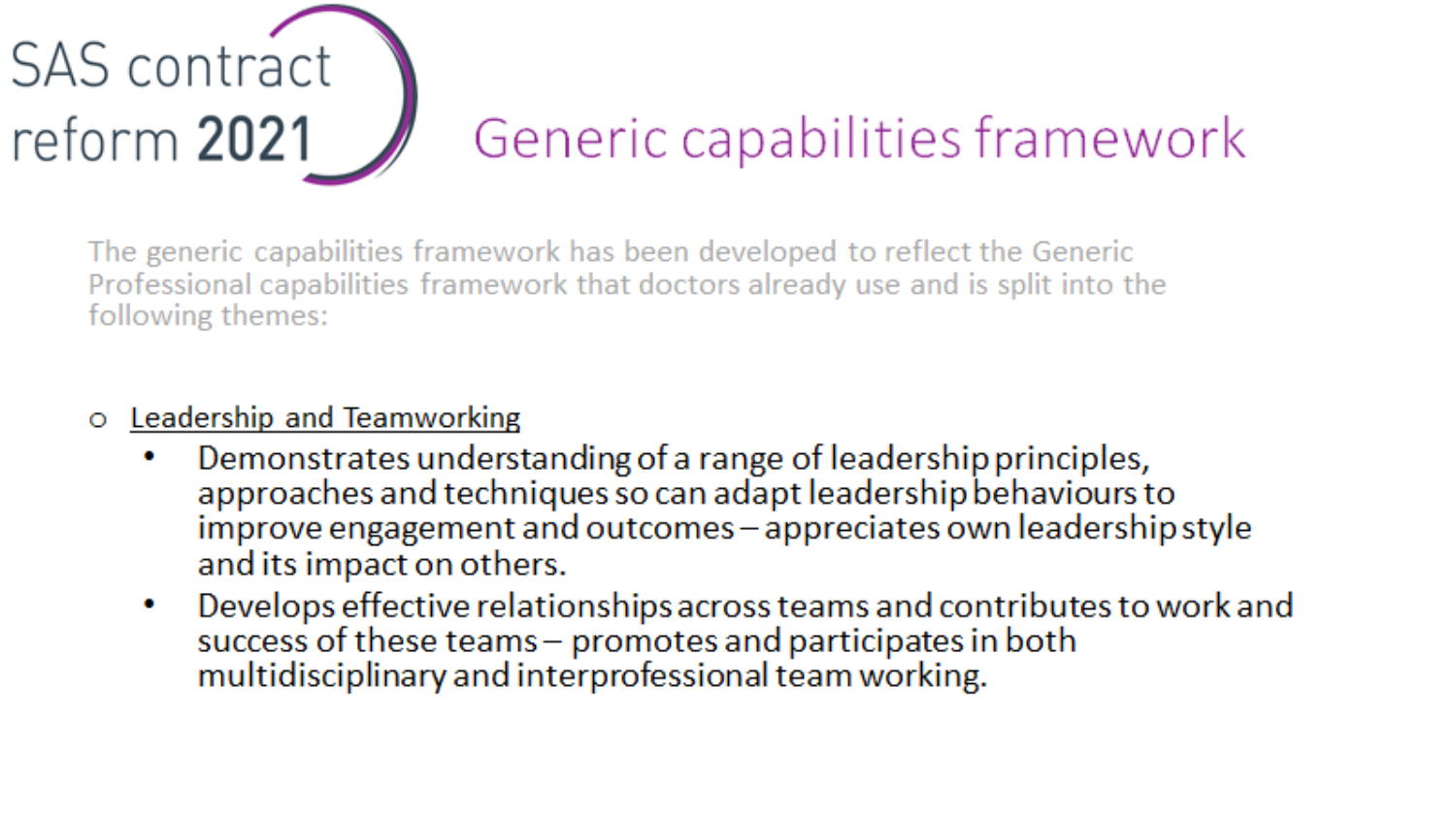

- The majority of capabilities listed are expected to be 'key' for all roles. Some may be less relevant for a particular role because it does not entail active or formal involvement in that aspect.
- It's the employer's responsibility to ensure that the depth of knowledge and expertise required is appropriately reflected in the person specification, which will be based on the specific requirements of the post being created.
- Some capabilities will be fully required at the time of appointment, while others may be developed by the postholder while in the role.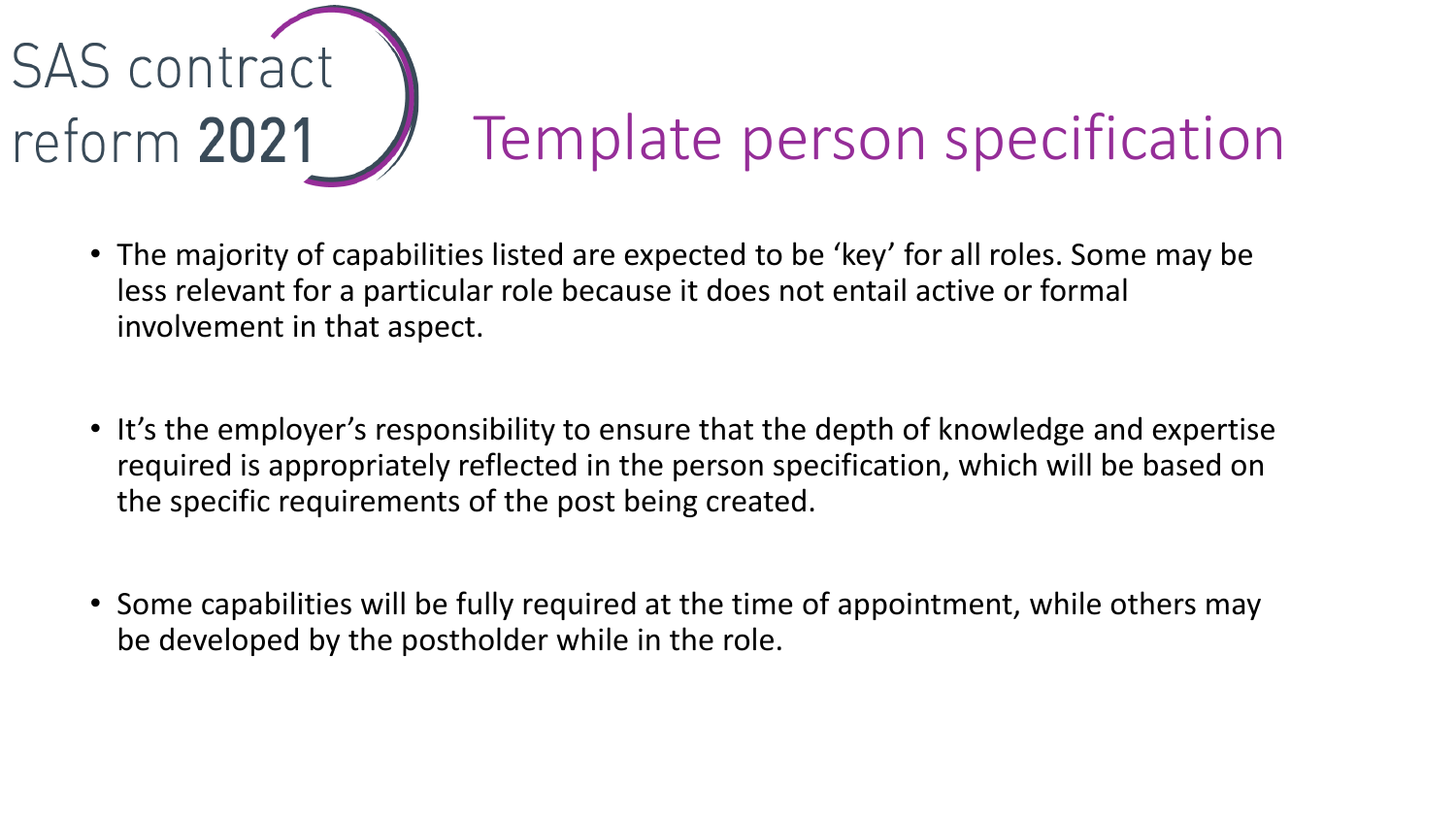

# Template person specification

| <b>Domain</b>                                                                                    | <b>Capabilities</b>                                                                                                                                                                                                               | <b>Key for</b><br>this post | <b>Required but</b><br>not key | <b>Examples of appropriate evidence</b>                                                                                                                                                                    | To be evidenced at<br><i>interview</i> |
|--------------------------------------------------------------------------------------------------|-----------------------------------------------------------------------------------------------------------------------------------------------------------------------------------------------------------------------------------|-----------------------------|--------------------------------|------------------------------------------------------------------------------------------------------------------------------------------------------------------------------------------------------------|----------------------------------------|
| <b>Professional</b><br><b>Values and</b><br><b>Behaviours,</b><br>Skills and<br><b>Knowledge</b> | 1.1 Practises with the professional values and<br>behaviours expected of all doctors as set out in<br><b>GMC Good Medical Practice and the Generic</b><br>Professional Capabilities Framework (or equivalent<br>for dentists).    |                             |                                | Participation in annual appraisal<br>1991<br>Multi-sourcefeedback<br>Patientfeedback<br>Mandatory training as set out in UK Core<br><b>Skills Training Framework</b><br><b>Interview</b>                   | $\mathbf x$                            |
|                                                                                                  | 1.3 Clinically evaluates and manages a patient,<br>formulating a prioritised differential diagnosis,<br>initiating an appropriate management plan, and<br>reviewing and adjusting this depending on the<br>outcomes of treatment. |                             |                                | Multi-sourcefeedback<br><b>1999</b><br><b>Patientfeedback</b><br>Reflective pieces<br>References from colleagues<br>Personal clinical audit<br>Evidence collected for annual appraisal<br>and job planning | x                                      |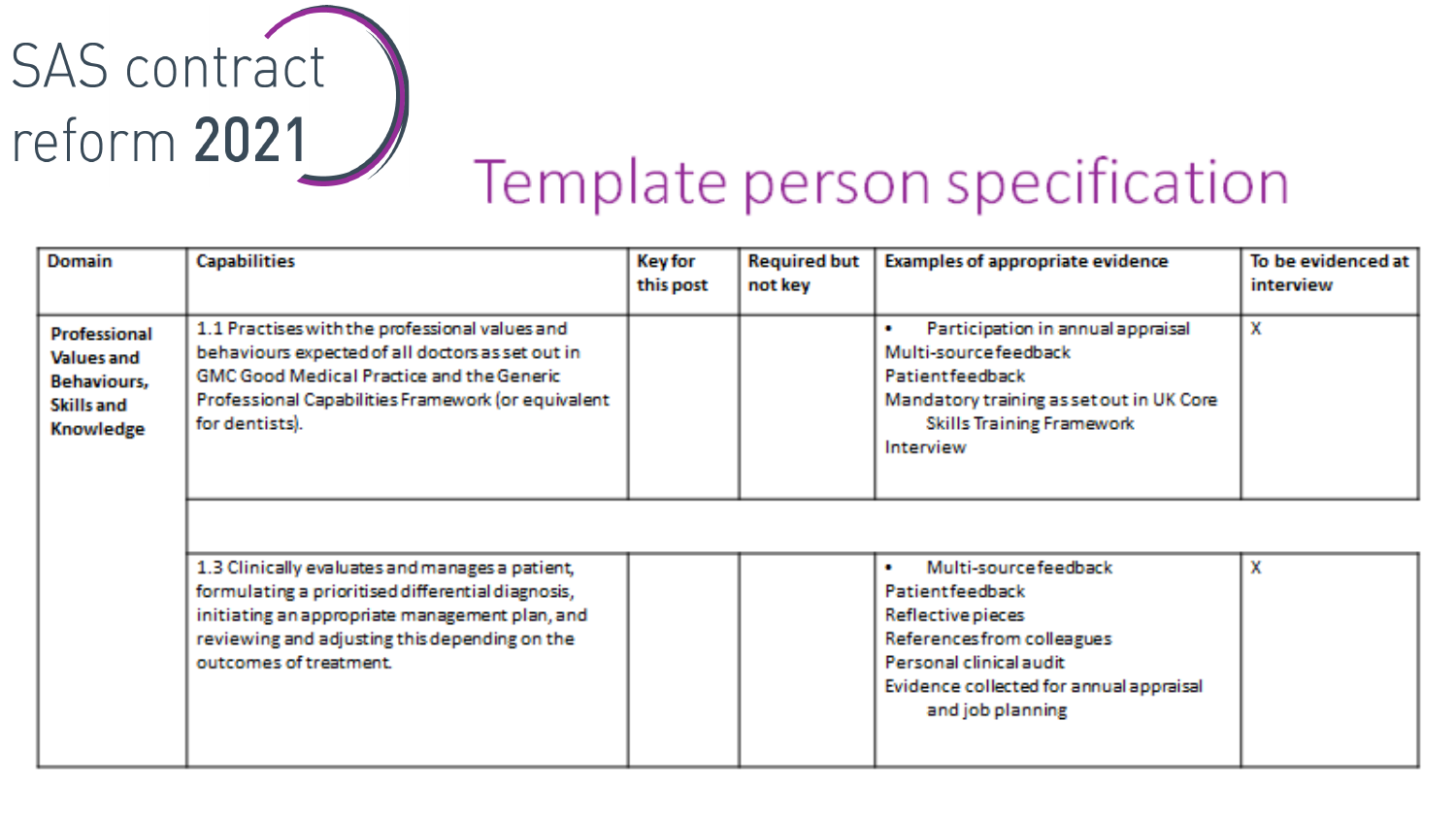

- The appointments process should include external input from the relevant Royal College.
- A formal concordat jointly agreed between the parties will confirm the process for developing Specialist person specifications and the recruitment and involvement of Royal College/Faculty evaluators in the appointment process.



**Academy of Medical Royal Colleges** 

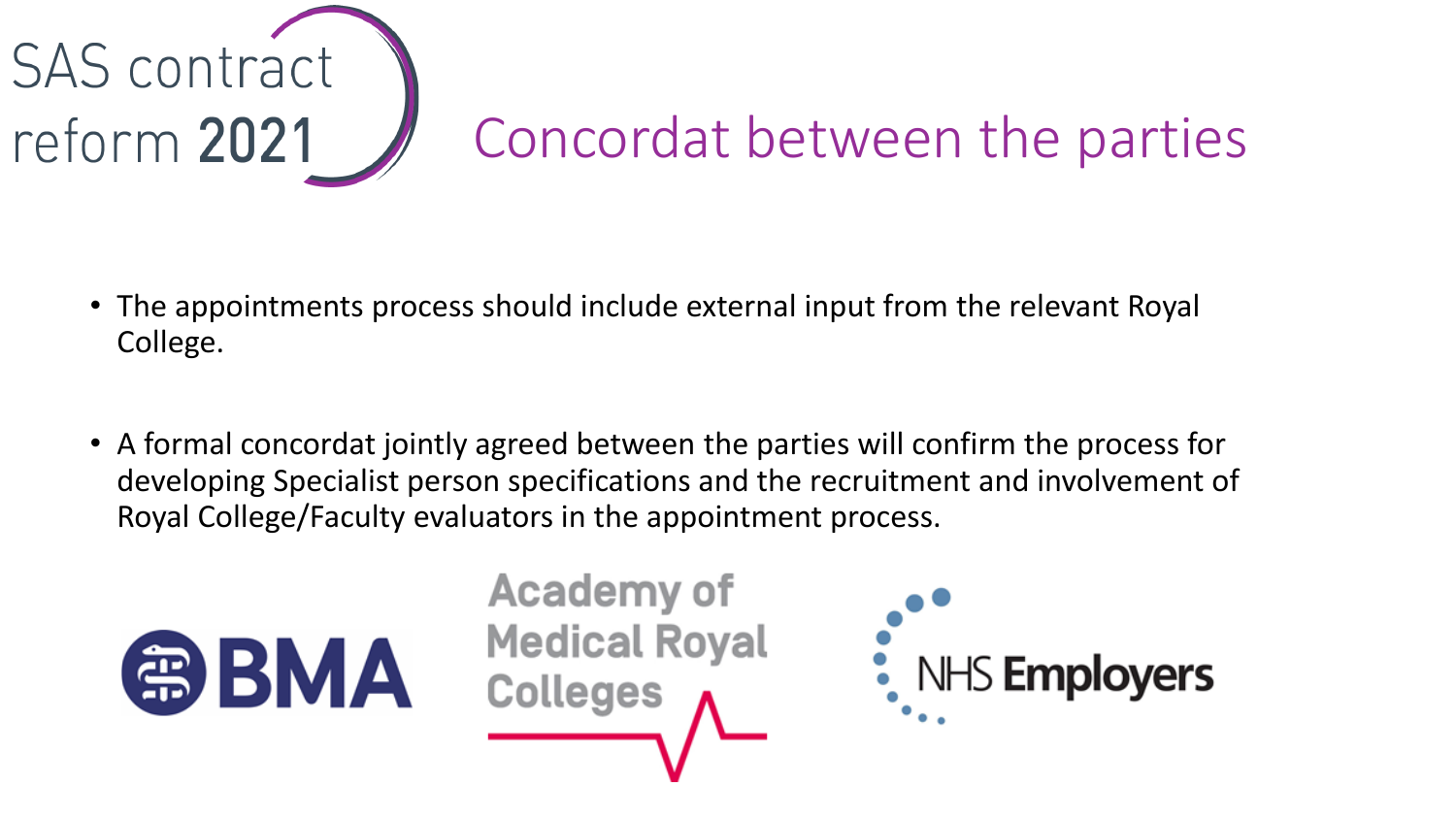

- To ensure that the highest standards of professional medical practice are maintained in the interests of patients and the quality of care provided NHS employing organisations.
- The Royal Colleges will act in an advisory capacity to assess if candidates meet the required capabilities.
- Responsibility to initiate the creation of a post lies with the employer and would not require College input.
- Guidelines in development to clarify the responsibilities of employers and what the Royal Colleges/Faculties are able to offer at each stage during the recruitment process